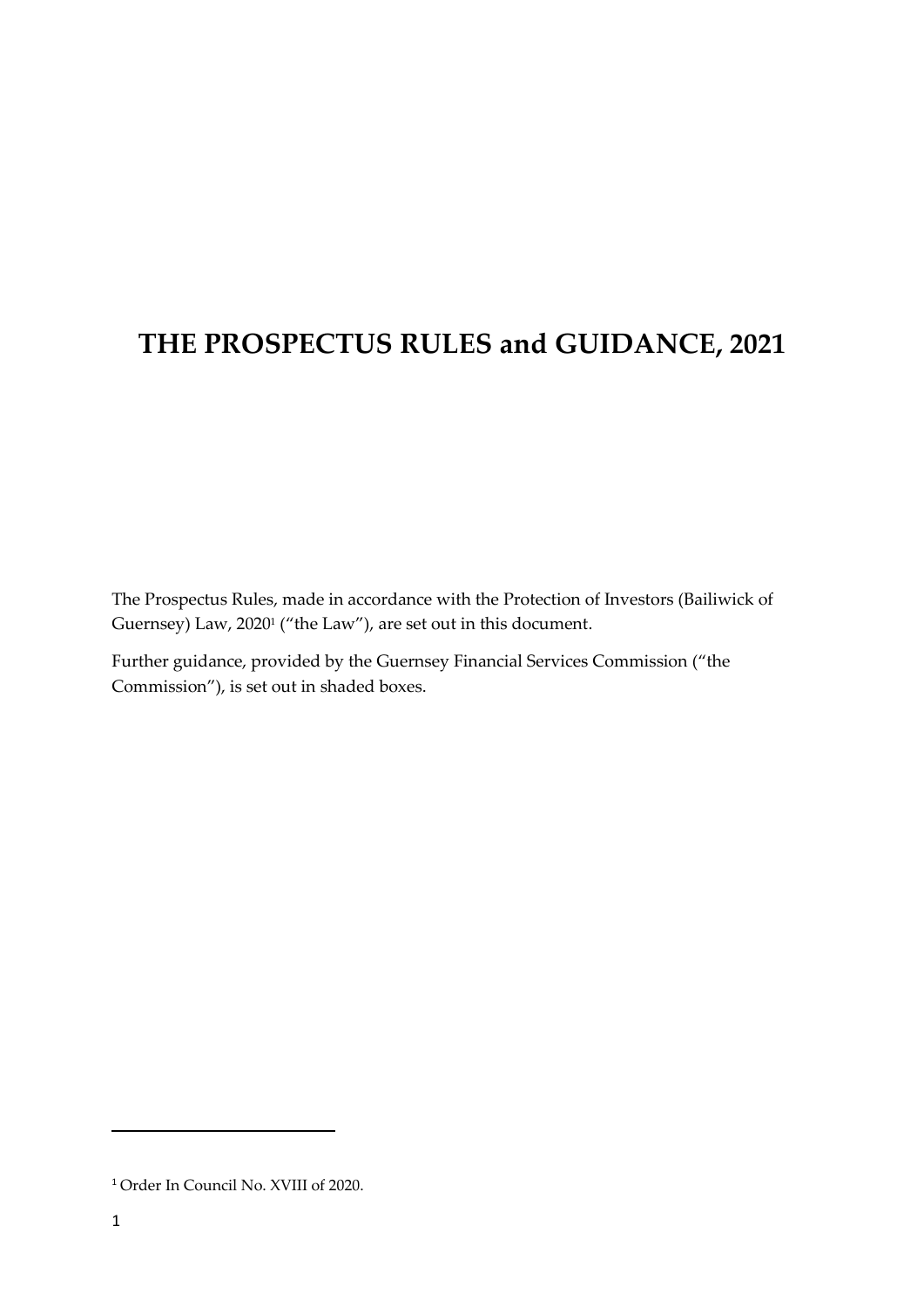| 1.1  |                                                                                                                                                                                                                                                                                                                                                                                                                                                                   |  |
|------|-------------------------------------------------------------------------------------------------------------------------------------------------------------------------------------------------------------------------------------------------------------------------------------------------------------------------------------------------------------------------------------------------------------------------------------------------------------------|--|
|      |                                                                                                                                                                                                                                                                                                                                                                                                                                                                   |  |
| 2.1  |                                                                                                                                                                                                                                                                                                                                                                                                                                                                   |  |
| 2.2  |                                                                                                                                                                                                                                                                                                                                                                                                                                                                   |  |
| 2.3  |                                                                                                                                                                                                                                                                                                                                                                                                                                                                   |  |
| 2.4  |                                                                                                                                                                                                                                                                                                                                                                                                                                                                   |  |
| 2.5  |                                                                                                                                                                                                                                                                                                                                                                                                                                                                   |  |
| 2.6  |                                                                                                                                                                                                                                                                                                                                                                                                                                                                   |  |
| 2.7  |                                                                                                                                                                                                                                                                                                                                                                                                                                                                   |  |
| 2.8  |                                                                                                                                                                                                                                                                                                                                                                                                                                                                   |  |
| 2.9  | Registered office and register of members, limited partnership interests, or                                                                                                                                                                                                                                                                                                                                                                                      |  |
| 2.10 |                                                                                                                                                                                                                                                                                                                                                                                                                                                                   |  |
| 2.11 | Designated administrator and designated custodian or trustee11                                                                                                                                                                                                                                                                                                                                                                                                    |  |
| 2.12 |                                                                                                                                                                                                                                                                                                                                                                                                                                                                   |  |
| 2.13 |                                                                                                                                                                                                                                                                                                                                                                                                                                                                   |  |
| 2.14 |                                                                                                                                                                                                                                                                                                                                                                                                                                                                   |  |
| 2.15 |                                                                                                                                                                                                                                                                                                                                                                                                                                                                   |  |
| 2.16 |                                                                                                                                                                                                                                                                                                                                                                                                                                                                   |  |
| 2.17 |                                                                                                                                                                                                                                                                                                                                                                                                                                                                   |  |
| 2.18 |                                                                                                                                                                                                                                                                                                                                                                                                                                                                   |  |
| 2.19 |                                                                                                                                                                                                                                                                                                                                                                                                                                                                   |  |
|      |                                                                                                                                                                                                                                                                                                                                                                                                                                                                   |  |
| 3.1  |                                                                                                                                                                                                                                                                                                                                                                                                                                                                   |  |
|      |                                                                                                                                                                                                                                                                                                                                                                                                                                                                   |  |
| 4.1  |                                                                                                                                                                                                                                                                                                                                                                                                                                                                   |  |
|      |                                                                                                                                                                                                                                                                                                                                                                                                                                                                   |  |
| 5.1  |                                                                                                                                                                                                                                                                                                                                                                                                                                                                   |  |
|      |                                                                                                                                                                                                                                                                                                                                                                                                                                                                   |  |
| 6.1  | $\label{prop:3} \mbox{Interpretation}\dots\hspace{30pt}\dots\hspace{30pt}\dots\hspace{30pt}\dots\hspace{30pt}\dots\hspace{30pt}\dots\hspace{30pt}\dots\hspace{30pt}\dots\hspace{30pt}\dots\hspace{30pt}\dots\hspace{30pt}\dots\hspace{30pt}\dots\hspace{30pt}\dots\hspace{30pt}\dots\hspace{30pt}\dots\hspace{30pt}\dots\hspace{30pt}\dots\hspace{30pt}\dots\hspace{30pt}\dots\hspace{30pt}\dots\hspace{30pt}\dots\hspace{30pt}\dots\hspace{30pt}\dots\hspace{30$ |  |
|      | PART 7 SAVINGS, REVOCATIONS, CITATION AND COMMENCEMENT 21                                                                                                                                                                                                                                                                                                                                                                                                         |  |

### Contents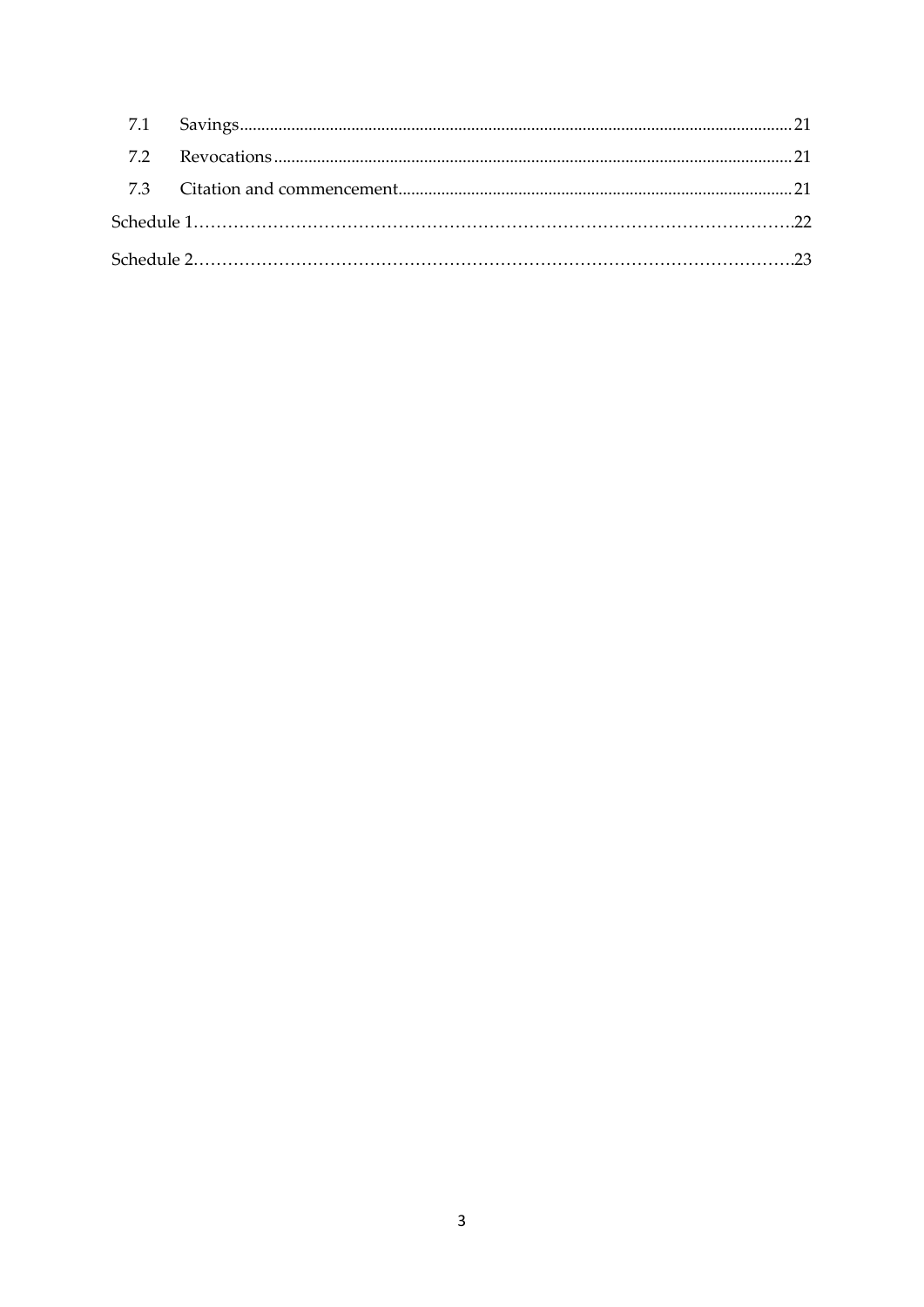## PART<sub>1</sub> INTRODUCTION

#### <span id="page-3-1"></span><span id="page-3-0"></span>**1.1 Application**

- (1) The Prospectus Rules 2021 replace The Prospectus Rules 2018 2 .
- (2) The Commission may in its absolute discretion, by written notice, exclude or modify the application of any provision of these Rules.
- (3) The Commission may issue supplementary guidance regarding the standards of conduct and practice expected in relation to any aspect of the regulatory framework. Such guidance will not constitute rules of the Commission.
- (4) Unless specifically agreed otherwise by the Commission these Rules apply to every prospectus in relation to –
	- (a) registered investment schemes;
	- (b) an offer by a company or limited partnership, that is registered in the Bailiwick; or unit trust that is governed by any of the laws of the Bailiwick of any Category 2 controlled investment; or
	- (c) an offer to the public in the Bailiwick of any Category 2 controlled investment, wherever the offeror is domiciled.
- (5) The Prospectus Rules do not apply to –

<sup>2</sup> G.S.I. No. 31 of 2018.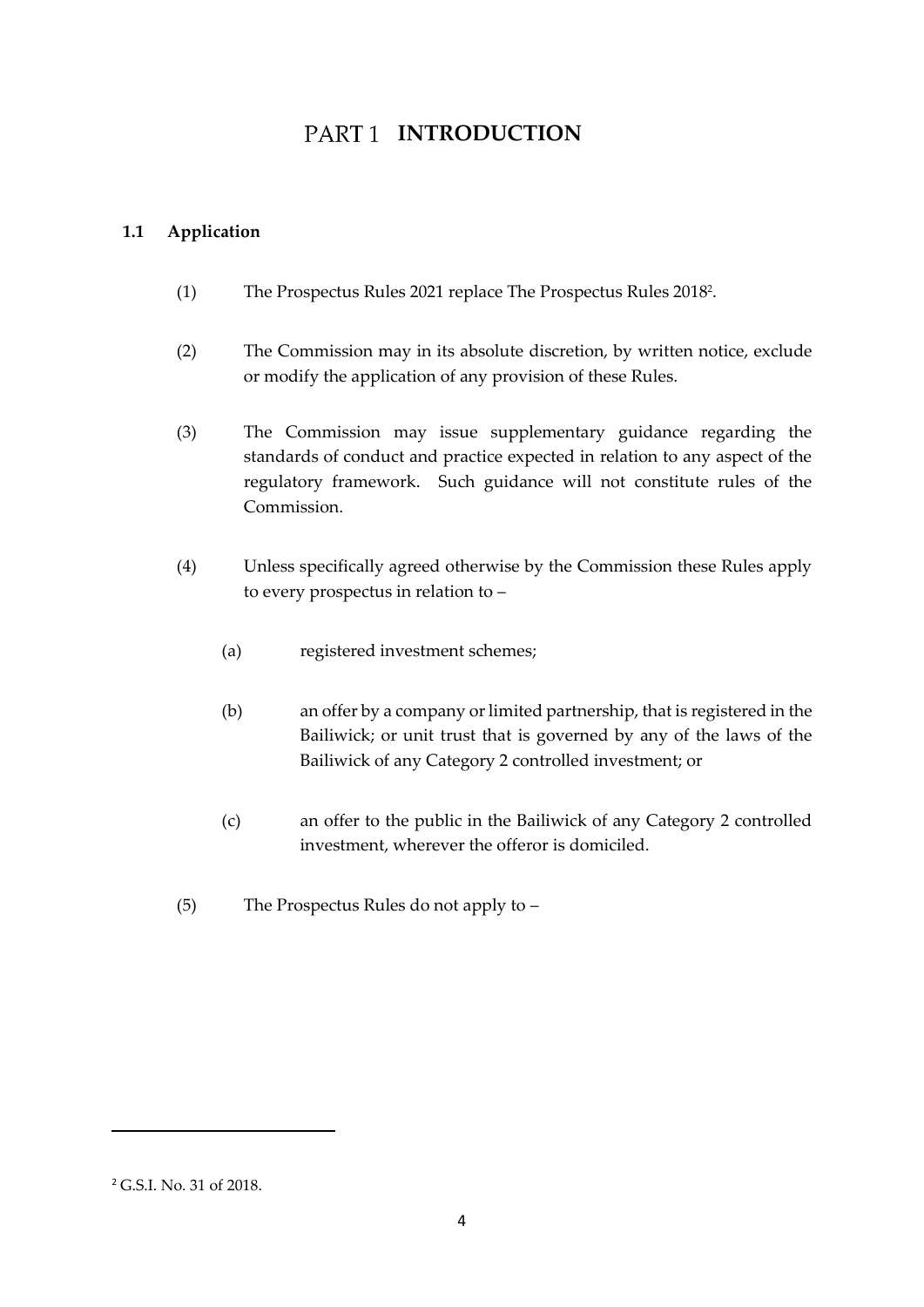- (a) any offer of a Category 2 controlled investment that is listed or traded on any stock exchange, in respect of a company, limited partnership or unit trust registered or incorporated in a country or territory in which the local regulatory body is an ordinary member, associate member or that is, or affiliate of IOSCO or listed on an exchange that is supervised by a member of IOSCO;
- (b) a private investment fund;
- (c) a promotion directly communicated to an identifiable category of persons, not exceeding 50 in number, if those persons are in possession of sufficient information as to be able to make a reasonable evaluation of any offer included in the promotion and are the only persons who may accept such an offer; or
- (d) a "Red Herring" prospectus, which is to be circulated in advance of the final offer, which contains appropriate disclaimers.

#### **Guidance Note**

The Commission will look through any nominee arrangement, to the underlying investors, to determine whether the offer has been promoted to more than 50 persons.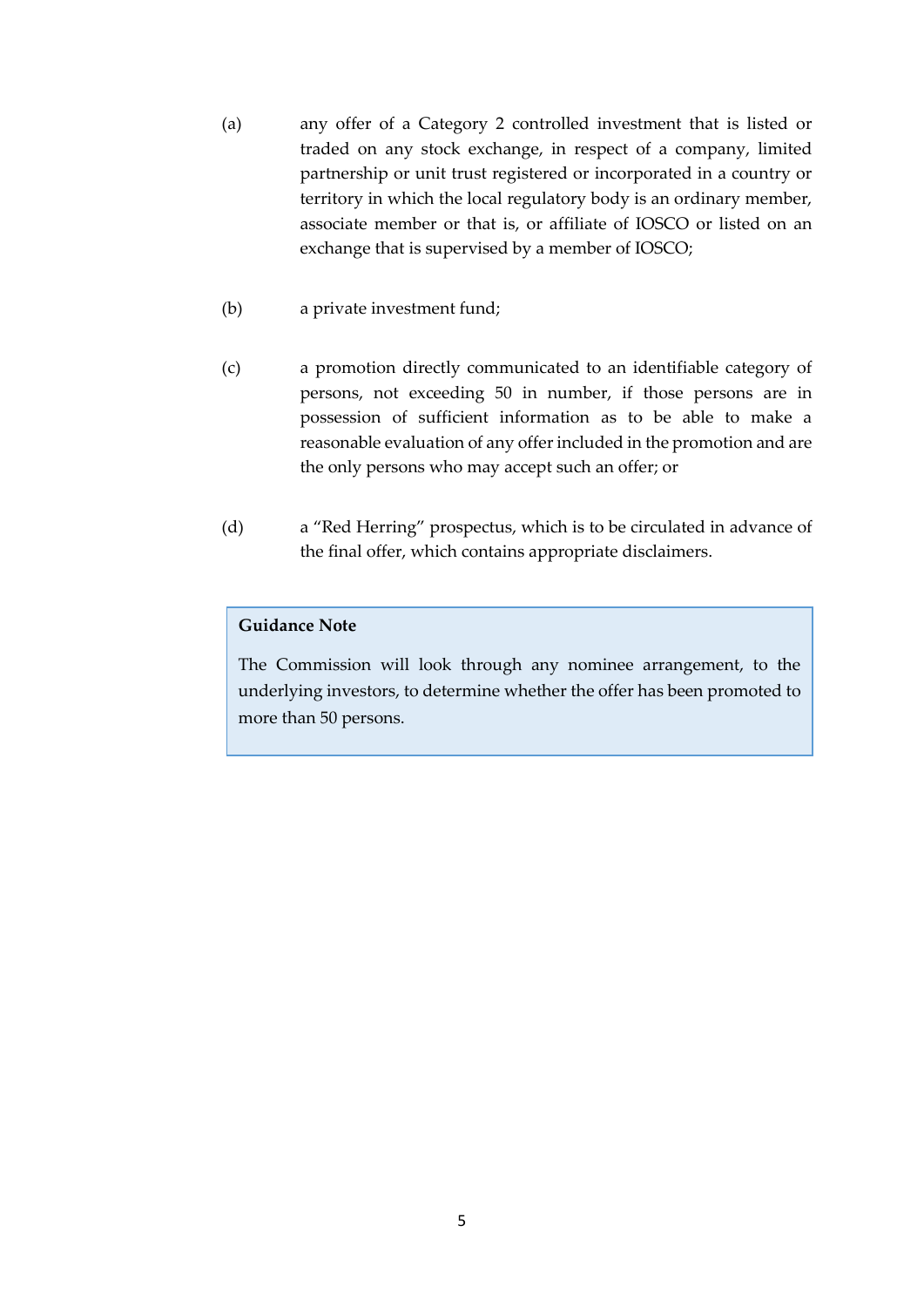(6) The directors in the case of a company, or the general partner in the case of a limited partnership, or the manager or trustee in the case of a unit trust, or any such persons with actual responsibility for the preparation of the prospectus are responsible for compliance with these Rules.

**Guidance Note:** This document takes a two-level approach –

- the Rules set out the standards to be met; and
- guidance notes present suggested ways of showing compliance with the Rules.

Licensees may adopt alternative measures to those set out in the guidance so long as it is possible to demonstrate that such measures achieve compliance.

The text contained in shaded boxes contains guidance from the Commission and does not form part of the Rules.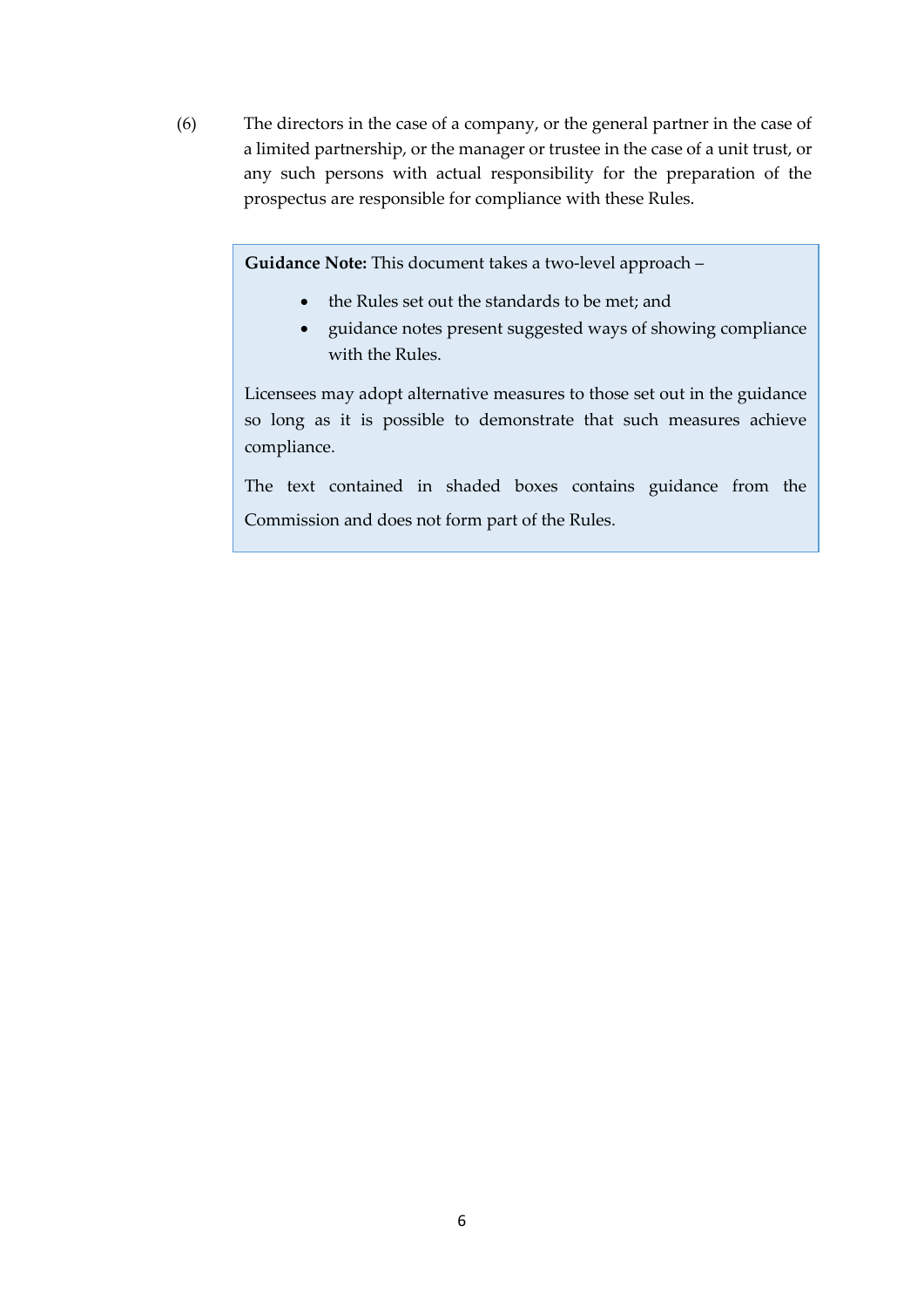## <span id="page-6-0"></span>PART 2 **INFORMATION TO BE SPECIFIED IN PROSPECTUS**

#### <span id="page-6-1"></span>**2.1 Details relating to the offer**

- (1) The prospectus must state the following
	- (a) the names, occupations, and addresses of
		- (i) the offerors or vendors; and
		- (ii) any promoter,

of the securities or membership of the company, limited partnership, interests of the limited partnership, or units of the unit trust;

- (b) the terms applicable to the acquiring of the securities or membership of the company, limited partnership interests, or units and, if those terms include a price that is payable; the method, time, and place of payment;
- (c) the opening and closing dates and times of the offer;
- (d) the minimum amount, if given, required to be raised by the offer;
- (e) when and how monies will be returned in the event of the offer not being completed or any securities, limited partnership interests, or units applied for not being allotted;
- (f) if known at the date of the issue of the prospectus, the anticipated date and forecast amount of the first distribution or interest payment on the securities, limited partnership interests, or units that are the subject of the offer;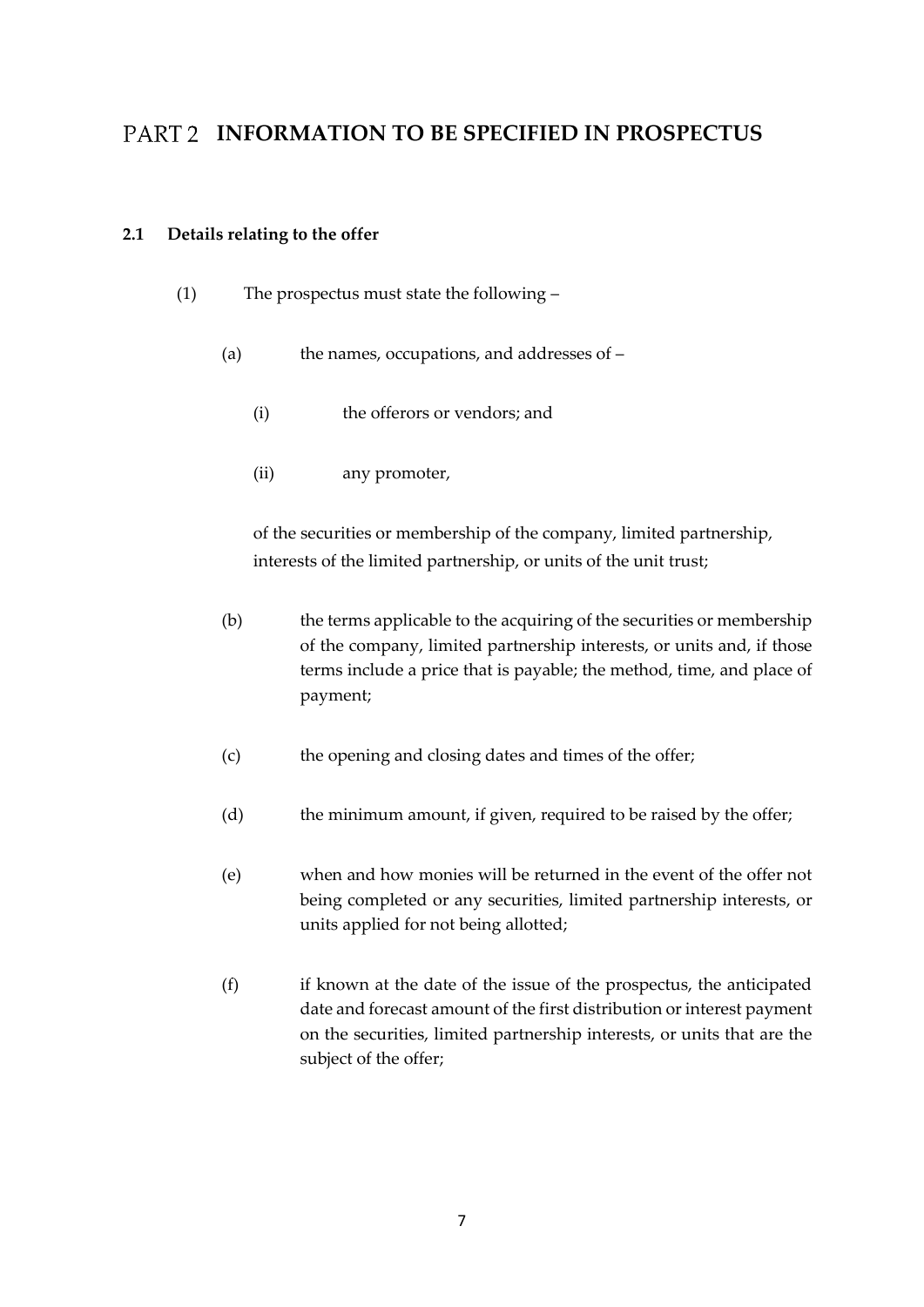- (g) general particulars of any property that is to be acquired with the proceeds of the offer; together with any investment restrictions that apply; and
- (h) in the case of any business that is intended to be acquired with the proceeds of the offer; the length of time during which that business has been carried on and summary financial information, if known at the date of the issue of the prospectus.

### <span id="page-7-0"></span>**2.2 Capital**

- (1) The prospectus must state the following, where applicable
	- (a) in the case of a limited liability company; particulars of the share capital and securities that are the subject of that offer;
	- (b) in the case of a company limited by guarantee; an invitation to become a guarantor member and particulars of the amount of the guarantee;
	- (c) in the case of a limited partnership; particulars of the interests that are the subject of the offer; and
	- (d) in the case of a unit trust; particulars of the units that are the subject of the offer,

together with details of any existing securities, limited partnership interests, or units that are not part of the offer.

(2) In the case of a cell company, only the details of cell share capital of the particular cell, or the incorporated cell share capital of the particular incorporated cell company, which is subject to the offer must be disclosed.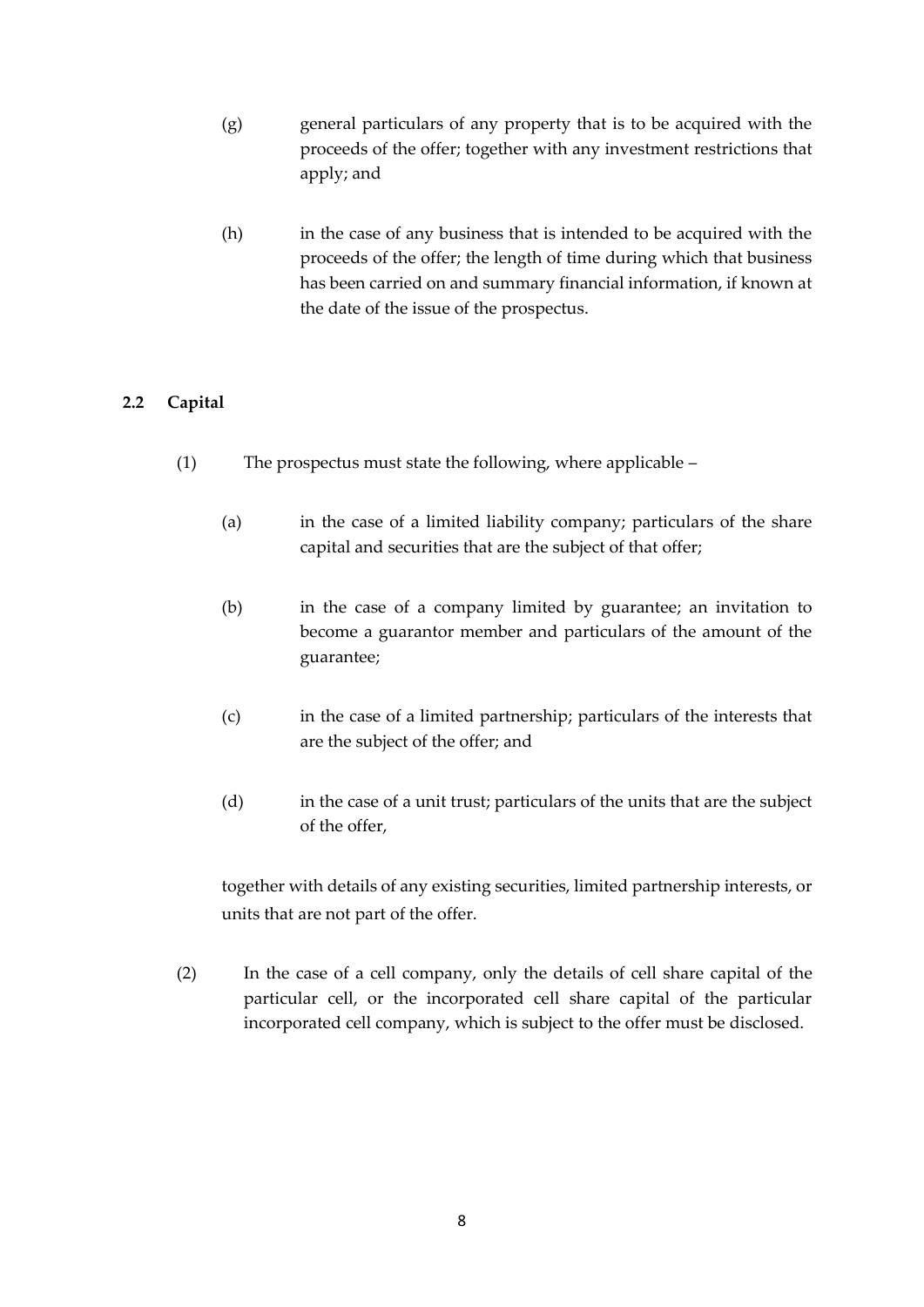#### <span id="page-8-0"></span>**2.3 Goodwill, preliminary expenses, and benefits**

(1) The prospectus must state the value of goodwill and preliminary expenses, and the accounting treatment as required by these Rules, or any benefit given to the promoter from the proceeds of the offer.

#### <span id="page-8-1"></span>**2.4 Contracts**

- (1) The prospectus must state the dates of, parties to, and general nature of every material contract not being –
	- (a) a contract or agreement entered into in the ordinary course of the business carried on, or intended to be carried on, by the offeror; or
	- (b) a contract entered into more than two years before the date of issue of the prospectus.
- (2) Management agreements are material and must be disclosed.

#### <span id="page-8-2"></span>**2.5 Interest of directors**

- (1) This rule applies to the directors in the case of a company, protected cell company, or incorporated cell company; the directors of the managing general partner of a limited partnership scheme, the directors of a trustee and the directors of the manager of a unit trust scheme.
- (2) The prospectus must state the following, where applicable
	- (a) full particulars of the nature and extent of any direct or indirect interest in the company, or in the securities that are the subject of the offer, of every director and member of senior management of the company; including any shareholdings by the directors and members of senior management; and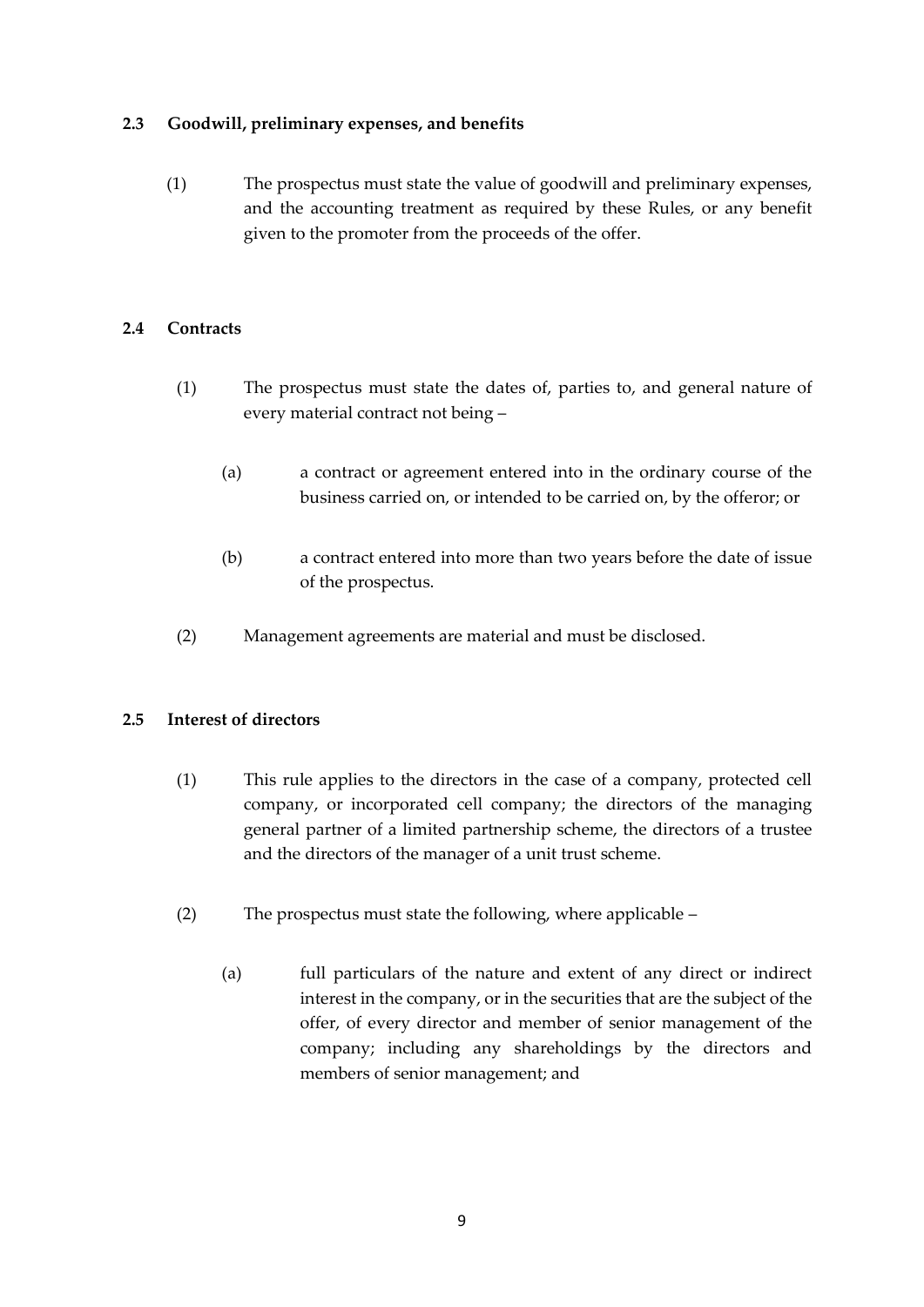(b) details of all sums paid, or agreed to be paid, to any such director, in cash or shares or otherwise, by any person to induce that director to become or to qualify as a director, or for services rendered by the director or by the firm.

#### <span id="page-9-0"></span>**2.6 Options and prior interests**

(1) The prospectus must state the details of any subscriptions, allotments, or options to be given, or already existing, in respect of any other securities of the company, limited partnership interests of the limited partnership, or units of the unit trust; including any that have a prior right over the securities, limited partnership interests, or units covered by the offer to a distribution of the profits or assets of the offeror.

#### <span id="page-9-1"></span>**2.7 Borrowings, indebtedness, and hedging powers**

(1) The prospectus must state the details of all borrowings or indebtedness of the offeror and the extent of any mortgage, charge, or security interest over, or attaching to, the assets of the offeror as at the date of the prospectus, or an appropriate negative statement, and the details of any hedging powers.

#### <span id="page-9-2"></span>**2.8 Accounts and reports**

- (1) The prospectus must state the following
	- (a) where applicable, current financial information on the offeror, including a copy of the latest audited accounts of the offeror accompanied by a report on those financial statements by the offeror's auditors;
	- (b) the generally accepted accounting practices or principal accounting policies that will be applied to the preparation of the offeror's accounts;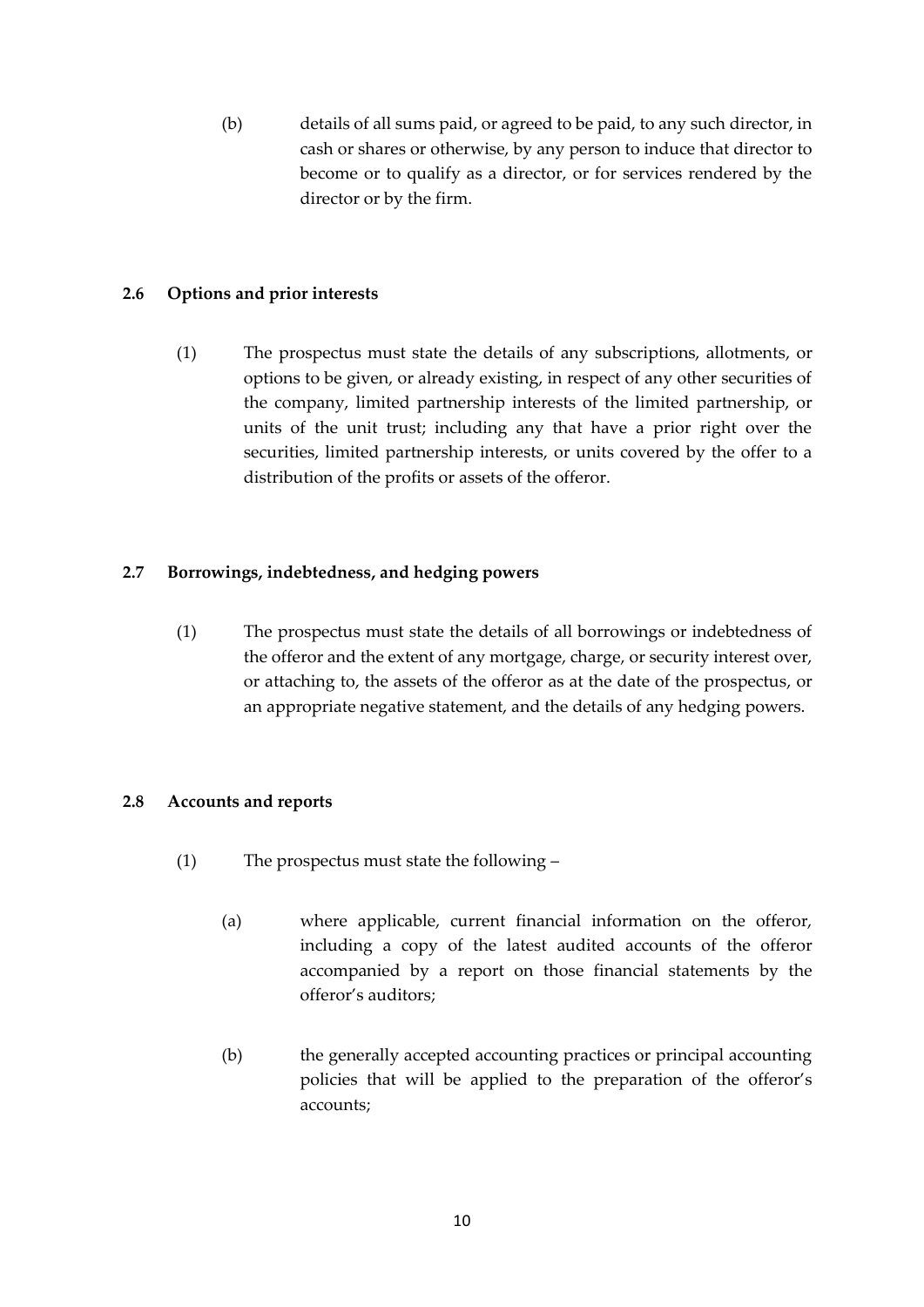- (c) the duration of the first accounting period, where relevant;
- (d) the accounting date of the offeror;
- (e) when reports will be published, distributed, or available to holders in relation to the accounting date of the offeror;
- (f) any other reports of a specialist nature by any person who could be described as an expert on any aspect of the business of the offeror, identifying any unusual element of risk to the investor; and
- (g) when any other reports will be published, distributed, or available to holders.

### <span id="page-10-0"></span>**2.9 Registered office and register of members, limited partnership interests, or unitholders**

(1) The prospectus must state the address of the registered office of the offeror, where applicable, and the address at which its register of members, limited partners, or unitholders is kept.

#### <span id="page-10-1"></span>**2.10 Principal establishments**

(1) The prospectus must state the location and nature of the offeror's principal operating establishments.

#### <span id="page-10-2"></span>**2.11 Designated administrator and designated custodian or trustee**

- (1) This rule applies to registered investment schemes only.
- (2) The prospectus must state the name and addresses of the following
	- (a) the designated administrator;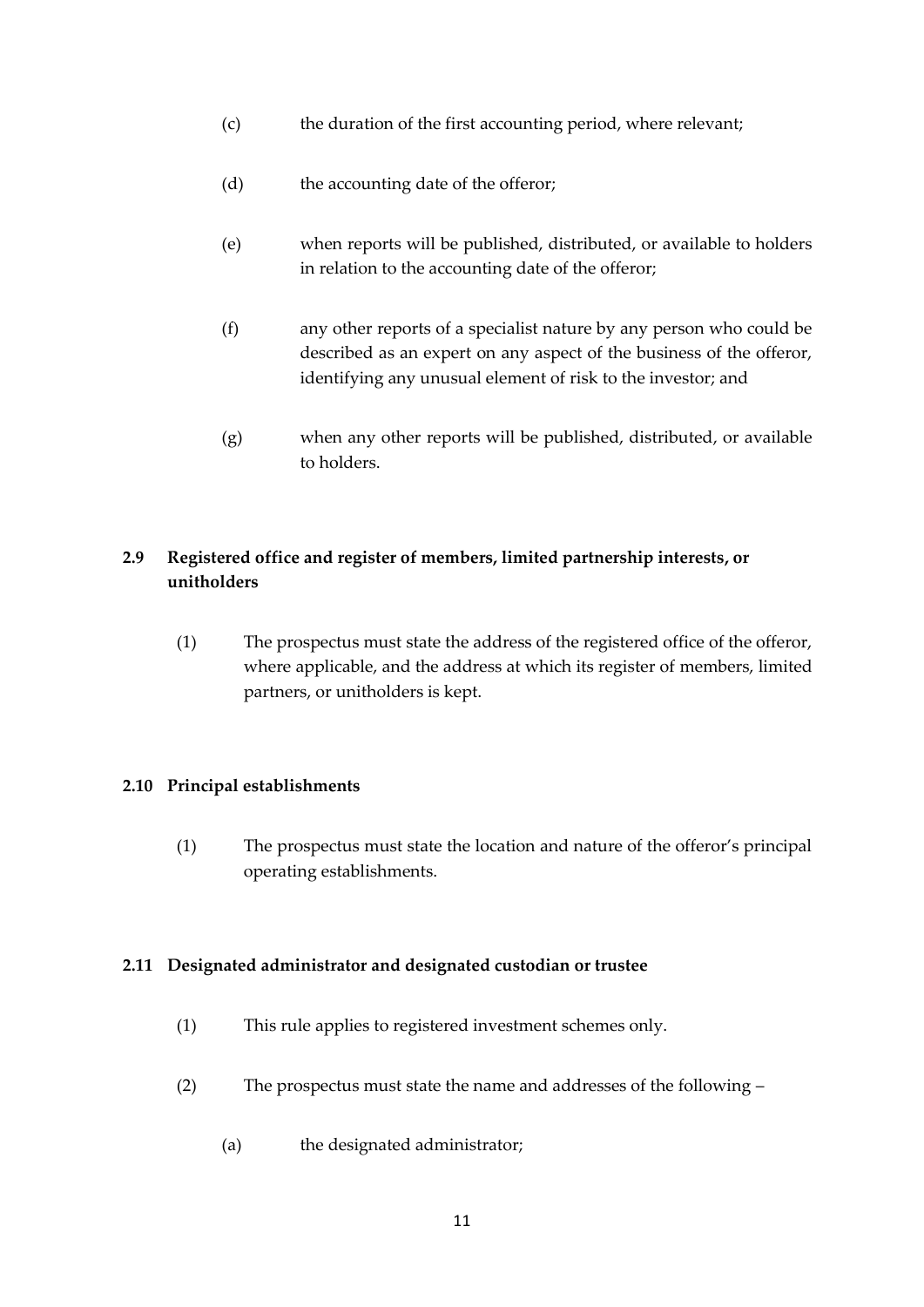- (b) the designated custodian or trustee, in respect of a registered openended investment scheme; and
- (c) the name of the custodian, if appointed, in respect of a registered closed-ended investment scheme.

#### <span id="page-11-0"></span>**2.12 Directors and secretary**

- (1) This rule applies to the directors and secretary, in the case of a company, protected cell company, or incorporated cell company, the directors of the managing general partner of a limited partnership scheme, and the directors of a trustee and the manager of a unit trust scheme.
- (2) The prospectus must state the following
	- (a) the names, business occupations, and addresses of the directors or proposed directors; and
	- (b) the name, qualifications, and address of the secretary, where applicable.

#### <span id="page-11-1"></span>2.13 **General partner of a limited partnership**

- (1) The prospectus must state the following
	- (a) its name;
	- (b) place and date of registration or incorporation; and
	- (c) the address of its registered office.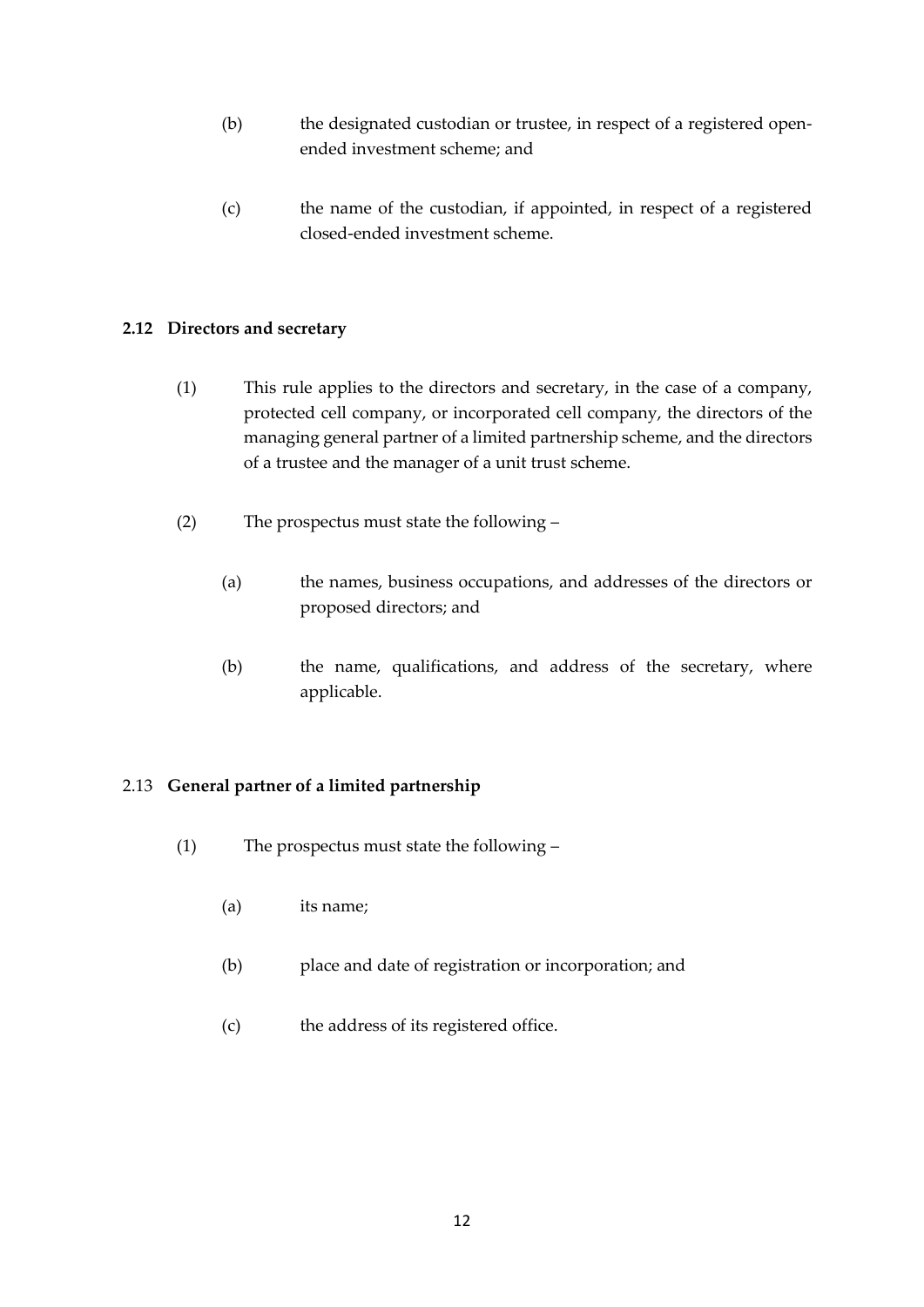#### <span id="page-12-0"></span>**2.14 Trustee of a unit trust**

- (1) The prospectus must state the following
	- (a) its name;
	- (b) place and date of incorporation; and
	- (c) the address of its registered office.

#### <span id="page-12-1"></span>**2.15 Other parties**

- (1) The prospectus must state the following
	- (a) the name and address of the offeror's auditors;
	- (b) the name and address of the offeror's legal advisers; and
	- (c) the name and address of the offeror's principal bankers.

#### <span id="page-12-2"></span>**2.16 Significant beneficial ownership**

- (1) The prospectus must state the following
	- (a) shareholdings of those persons who hold a significant beneficial ownership interest in the offeror at the date of the prospectus;
	- (b) with respect to tender offers, take-over bids, and other transactions intended to effect a change of control as defined by the Law; or that potentially may result in a change of control; or that may consolidate control; information necessary to make an informed decision; and
	- (c) the names of those holding significant beneficial ownership in the –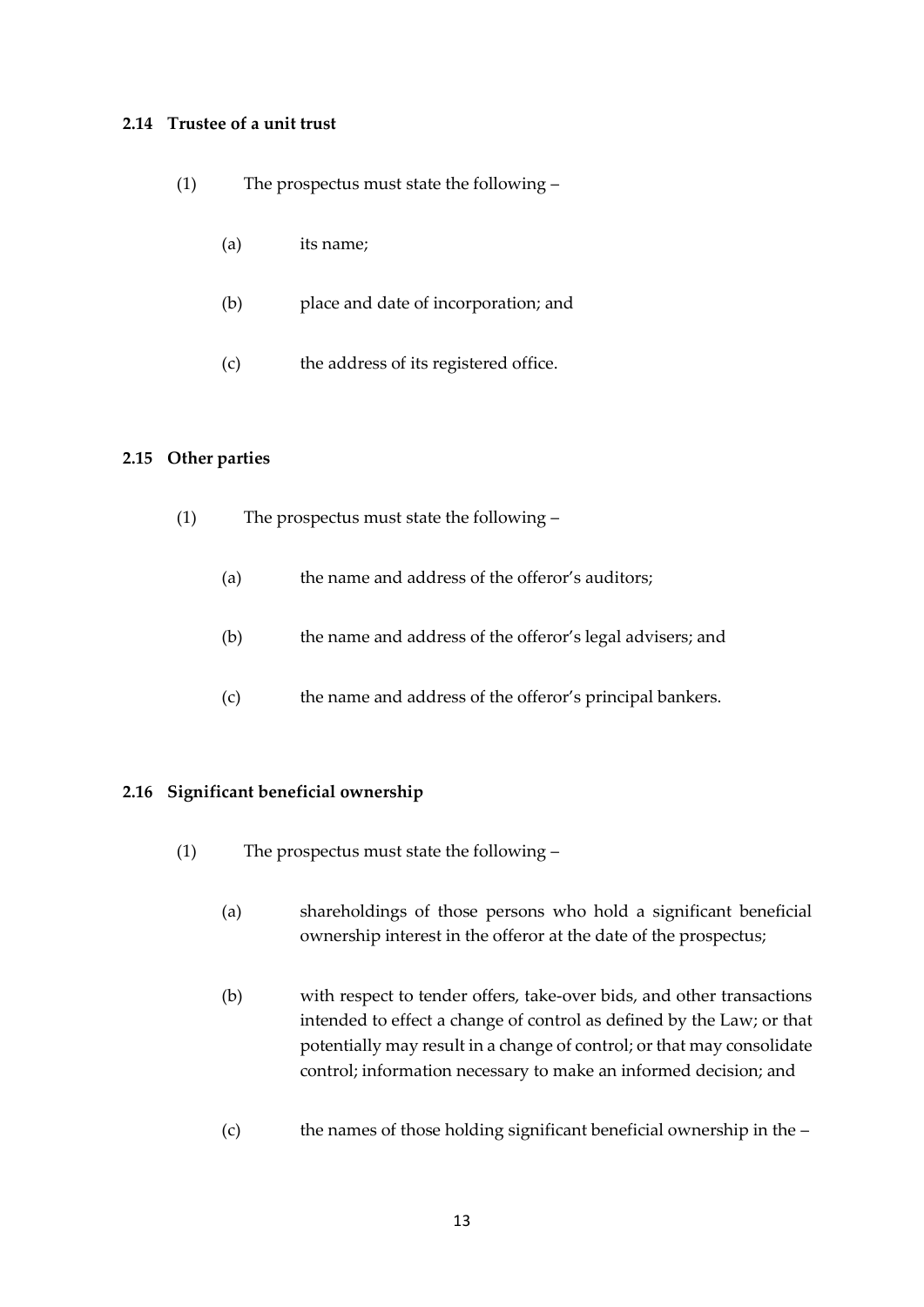- (i) designated administrator, designated custodian, or designated trustee;
- (ii) general partner, in the case of a limited partnership; or
- (iii) trustee, in the case of a unit trust,

acting in relation to a registered collective investment scheme.

#### <span id="page-13-0"></span>**2.17 Voting and other rights**

- (1) The prospectus must state the following
	- (a) the arrangements that will exist for general meetings;
	- (b) any class rights that will exist;
	- (c) the voting rights that will be exercisable at meetings of unitholders; and
	- (d) a summary of the rights conferred upon or attaching to unitholders of the securities, limited partnership interests, or units that are the subject of the offer in the prospectus.

#### <span id="page-13-1"></span>**2.18 Additional information**

(1) The prospectus must state any other material information, including risk disclosures, that an investor would reasonably require to enable such investor to make an informed judgment about the merits of investing in the securities, limited partnership interests, or units offered.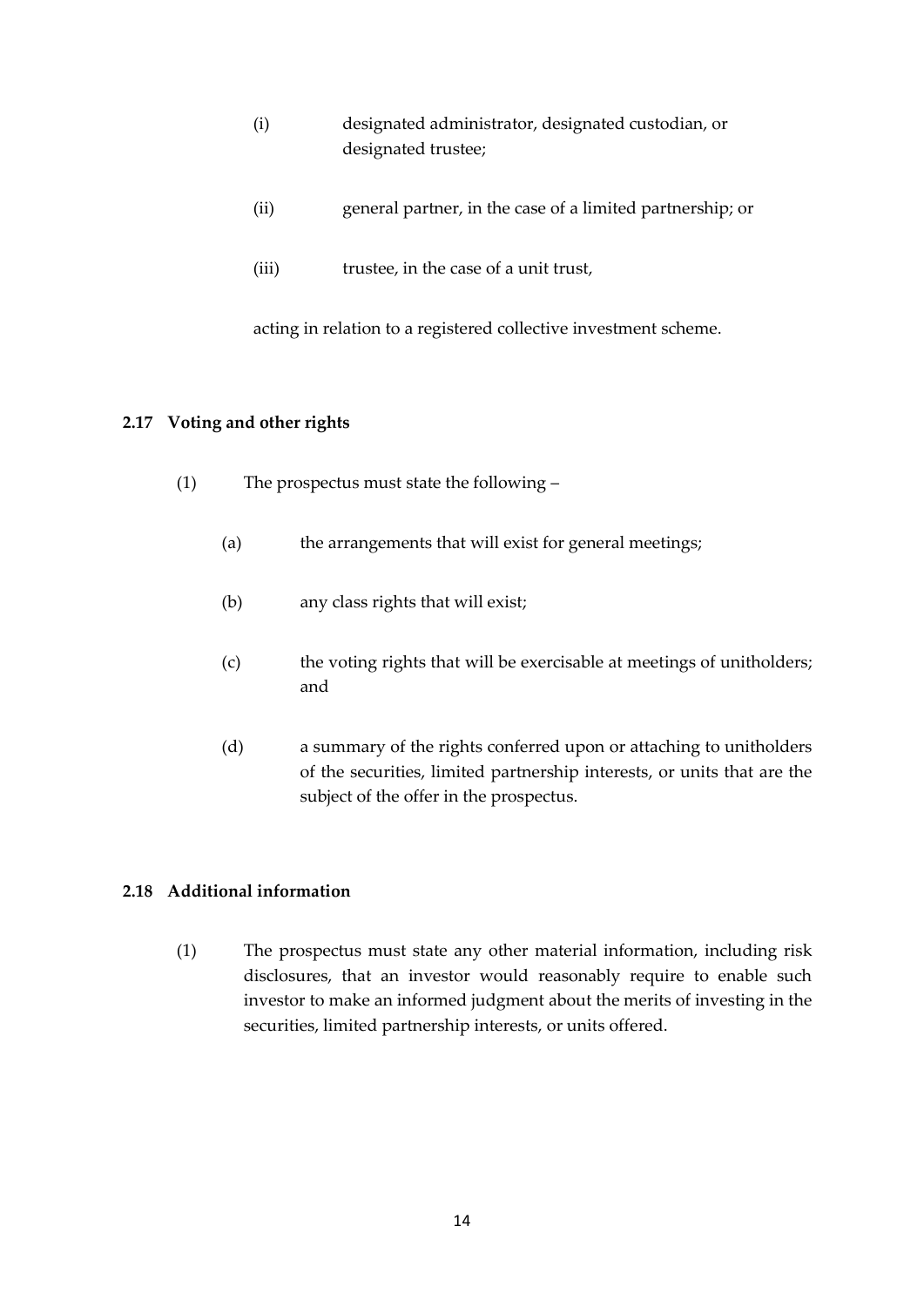### <span id="page-14-0"></span>**2.19 Date of issue**

(1) The prospectus must state the date of issue.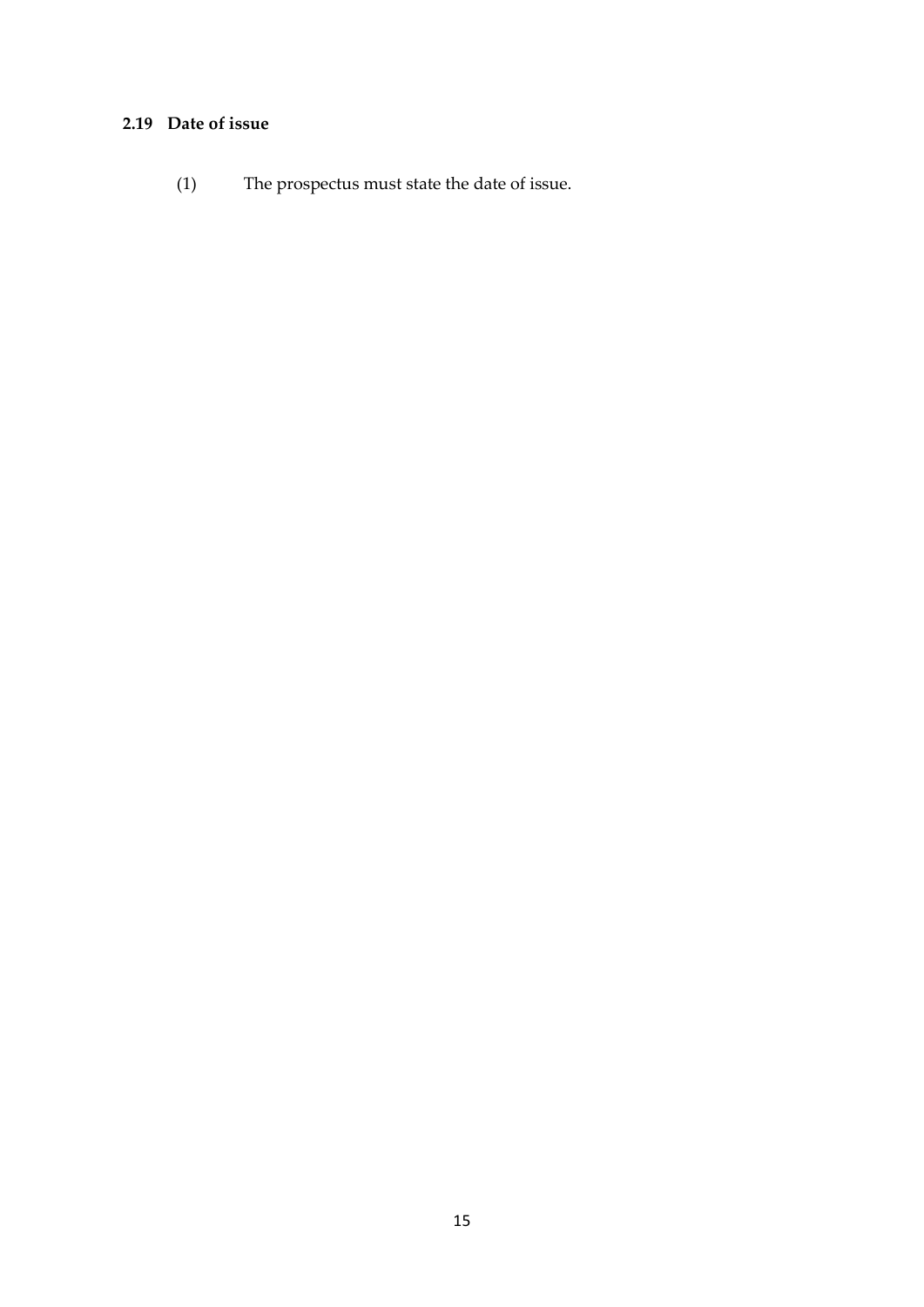## **PART 3 STATEMENTS TO BE INCLUDED**

### <span id="page-15-1"></span><span id="page-15-0"></span>**3.1 Statements to be included in the prospectus**

- (1) The prospectus must include the statement set out at Schedule 1.
- (2) The prospectus, in respect of the offer for the issue of securities, limited partnership interests, or units must include the statement set out at Schedule 2.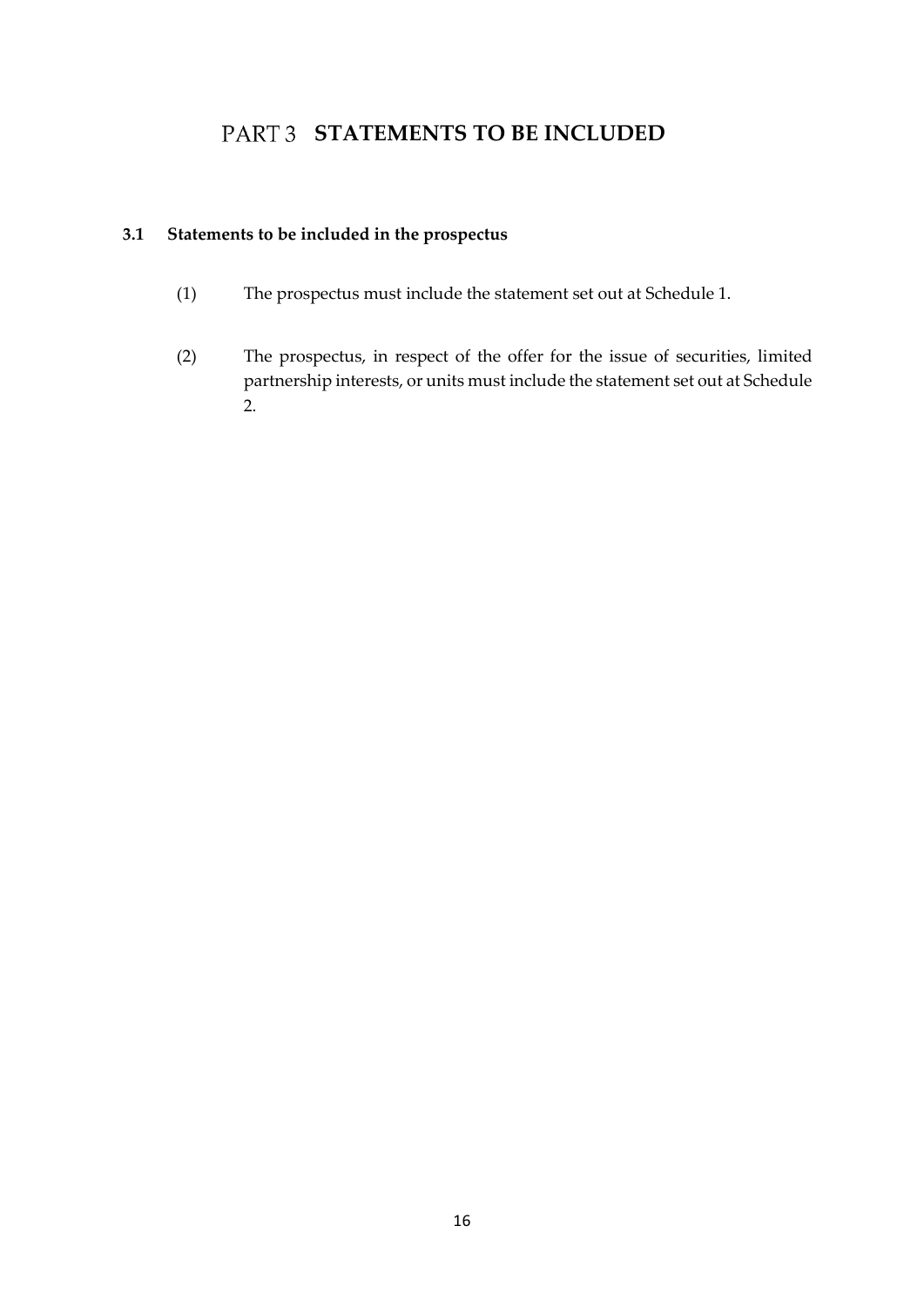## **PART 4 CIRCULATION**

#### <span id="page-16-1"></span><span id="page-16-0"></span>**4.1 Circulation of prospectus**

- (1) A person must not circulate a prospectus in the Bailiwick; and no company, limited partnership, or unit trust registered or otherwise established in the Bailiwick, must circulate, or procure the circulation, of a prospectus outside the Bailiwick unless the following conditions apply –
	- (a) the prospectus contains the information set out in Part 2;
	- (b) the prospectus includes the statements specified in Part 3;
	- (c) the Commission has received
		- (i) a final copy of the prospectus; including any reports referred to within the prospectus;
		- (ii) the application fee;
		- (iii) such other particulars as the Commission may require; and
	- (d) the Commission has registered the prospectus.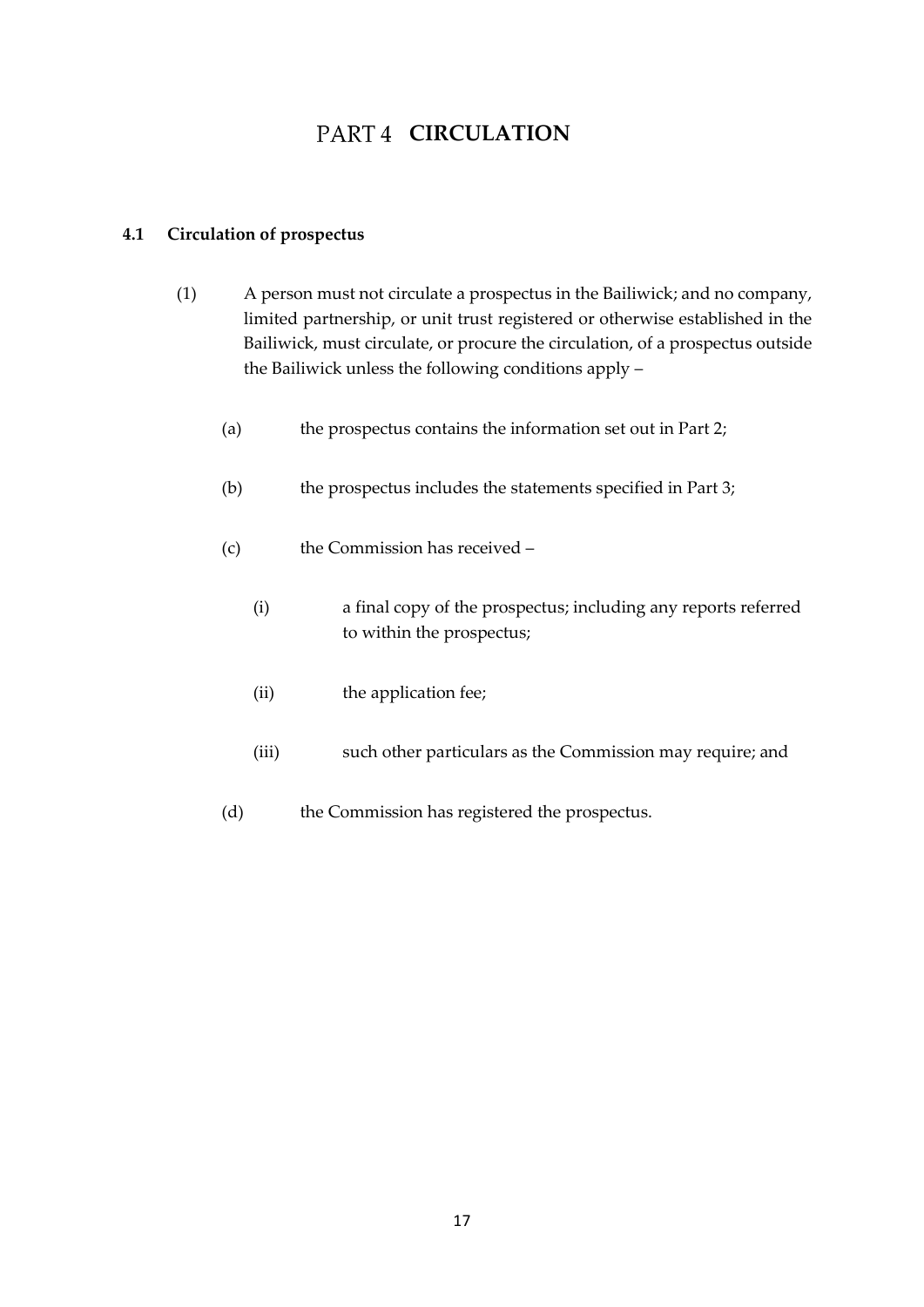## <span id="page-17-0"></span>PART 5 **INFORMATION TO BE PROVIDED TO INVESTORS**

#### <span id="page-17-1"></span>**5.1 Changes in content**

- (1) Changes to any matter required to be included in a prospectus, in accordance with rules 2.11 to 2.15, must be immediately notified to investors in an appropriate format.
- (2) A copy of the notification must be provided to the Commission, by electronic means, as soon as practicable.
- (3) Where the change is to a prospectus, it must be resubmitted to the Commission for registration.
- (4) If the change takes the form of a supplement, then the combination of prospectus and supplement must comply with the requirements of Part 2.

#### **Guidance Note:**

Notification to investors may be made by an appropriate announcement on a website, regulatory announcement service, email, or letter.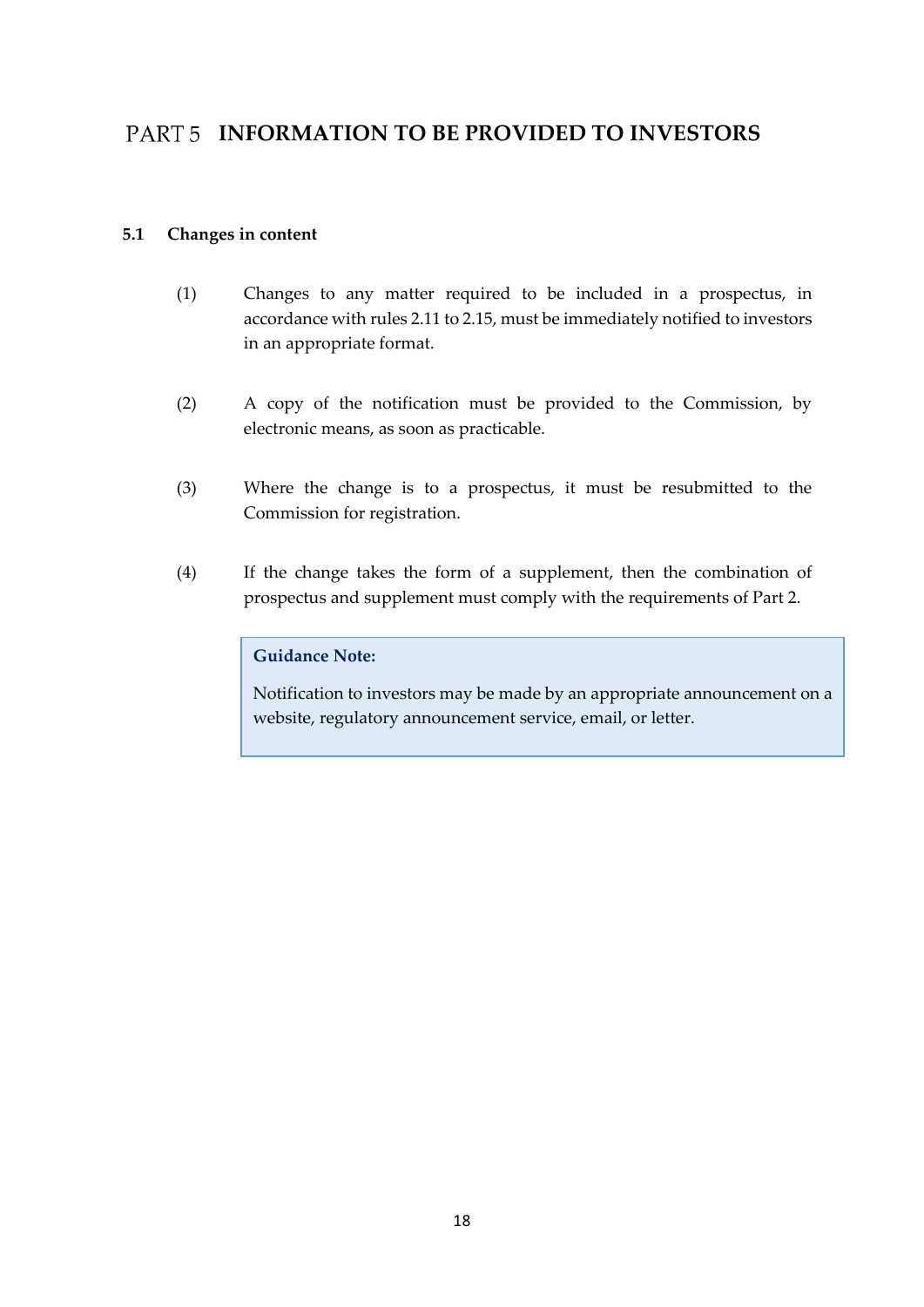### PART6 **GENERAL PROVISION**

#### <span id="page-18-1"></span><span id="page-18-0"></span>**6.1 Interpretation**

- (1) In these Rules terms have their ordinary meaning unless specifically defined in the Law or in these Rules.
- (2) In these Rules the following definitions should be followed -

**"cell company"** means a protected cell company, incorporated cell company, and any company by which the segregation of assets is achieved, according to class, by either statutory or contractual segregation;

**"holder",** in relation to a share in a registered collective investment scheme, means the person who is entered in the register as the holder of the share, or unit, or limited partnership interest; or the first named holder in the case of joint holders;

**"IOSCO"** means International Organisation of Securities Commissions;

**"manager"** means the person appointed manager of a registered collective investment scheme including, the general partner (appointed under a limited partnership agreement), the manager of a unit trust (appointed under a unit trust instrument); or that person appointed by the trustee, under a management agreement, to discharge the duties under a management agreement;

**"offer"** means the offer for issue of securities, limited partnership interests, or units of a registered investment scheme, or any Category 2 controlled investment;

**"offeror"** or **"issuer"** means the company, limited partnership, or unit trust; the securities, limited partnership interests, or units of which are the subject of the offer in the prospectus;

**"private investment fund"** means a collective investment scheme declared in a registration issued by the Commission, in accordance with the Private Investment Fund Rules, 2021 and section 8 of the Law, to be a private investment fund;

**"prospectus"** means any prospectus, notice, circular, or other document containing detailed information about an offer to the public of any Category 2 controlled investment for subscription, purchase, or exchange and, in the case of a registered collective investment scheme, includes information particulars, prospectus, scheme particulars, offering memorandum, explanatory memorandum, term sheet, application form, subscription agreement, and any other similar documents or any combination of the foregoing;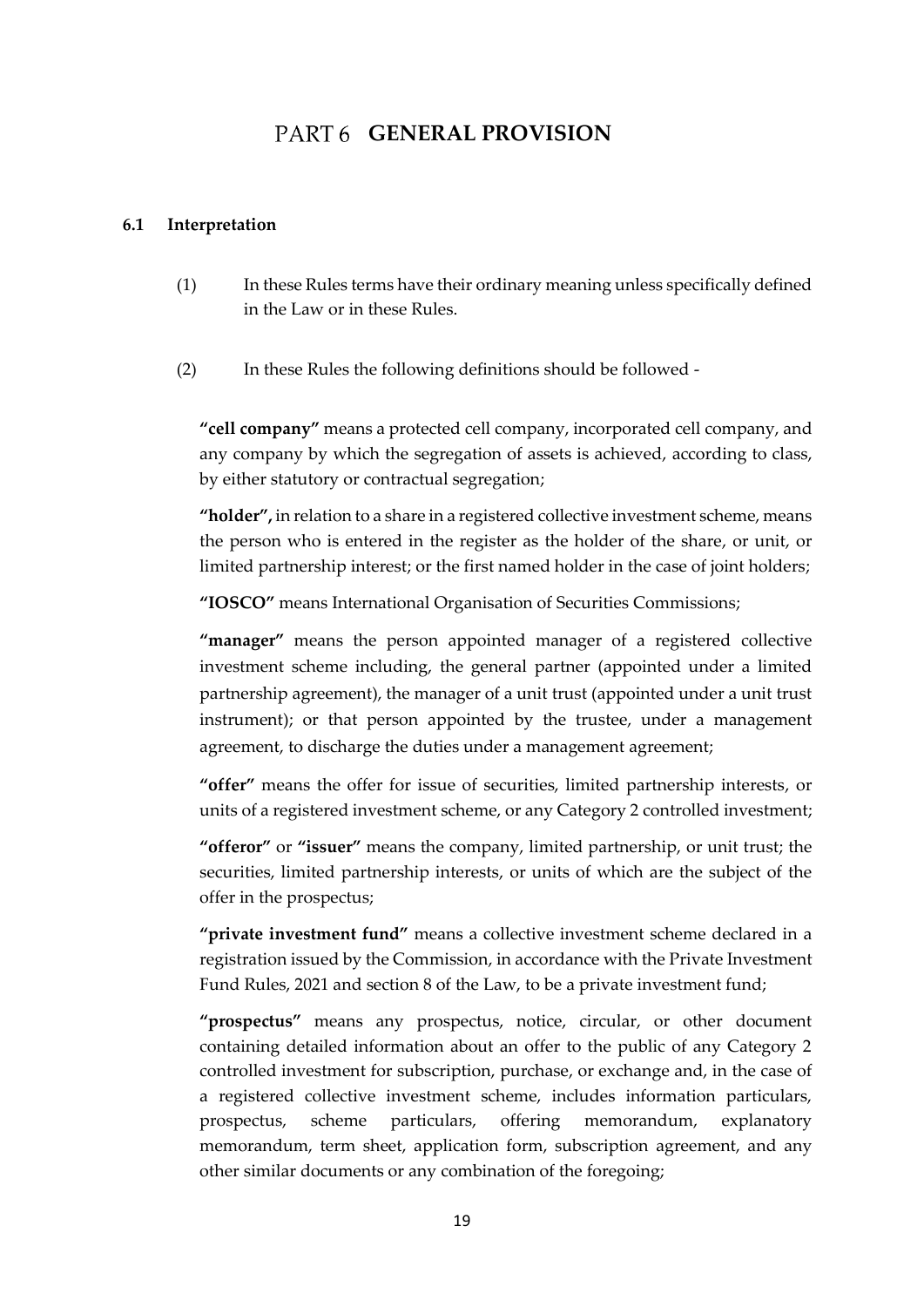**"registered investment scheme"** means an open-ended investment scheme or a closed-ended investment scheme declared in a registration issued by the Commission under section 8 of the Protection of Investors (Bailiwick of Guernsey) Law, 2020 and recognised as a registered investment scheme under the Registered Collective Investment Scheme Rules 2021 for the purposes of the Law;

**"senior management"** includes members of the administrative, supervisory, and management bodies, and partners with unlimited liability;

**"significant beneficial ownership",** in relation to a company, limited partnership, or unit trust, means an investor who, alone or with associates, is entitled to exercise, or control the exercise of, or has the option to acquire securities that would upon exercise entitle the investor to exercise, or control the exercise of, 15 percent or more of the voting rights in a general meeting of that company, limited partnership, or unit trust.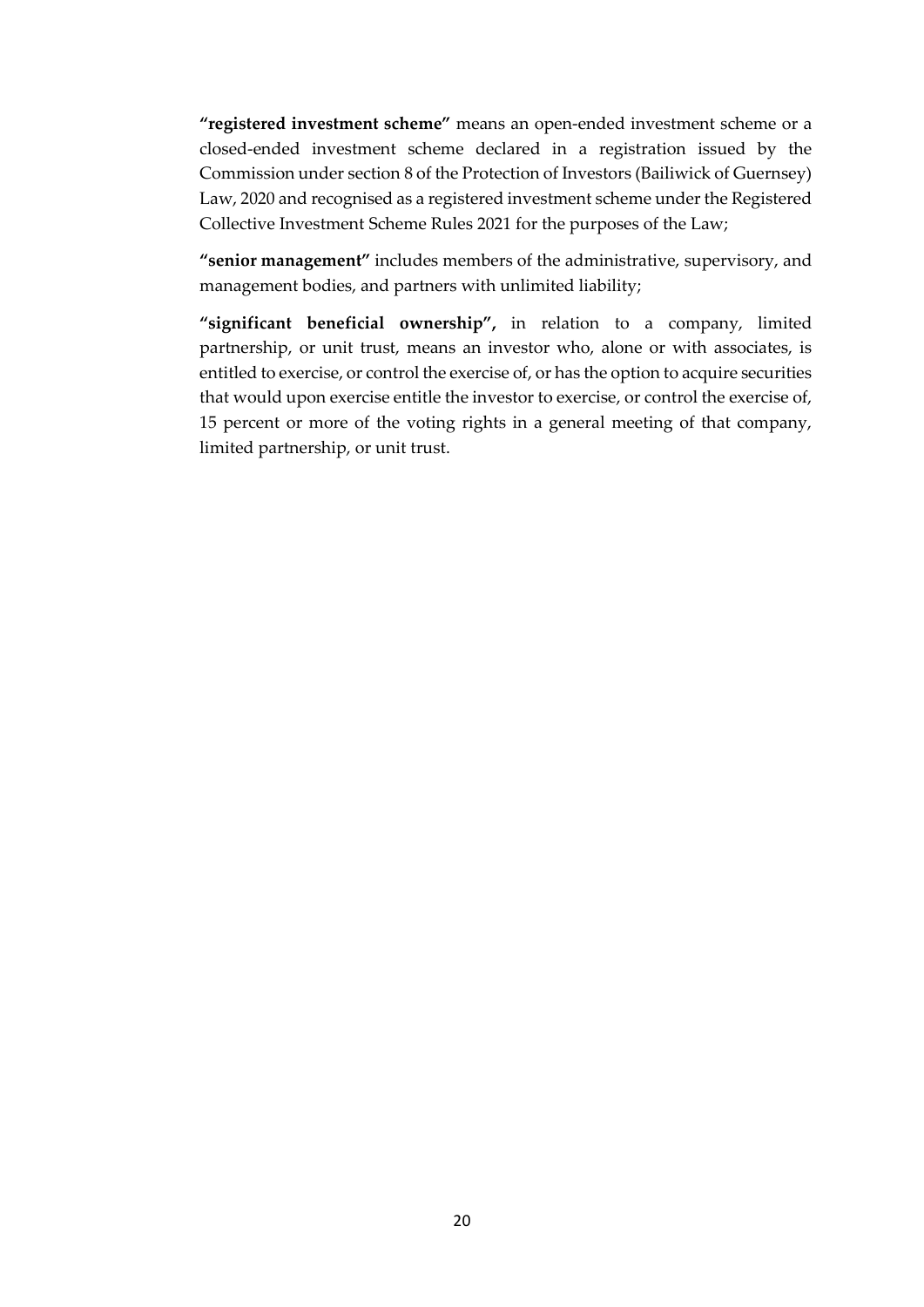## <span id="page-20-0"></span>PART 7 SAVINGS, REVOCATIONS, CITATION AND **COMMENCEMENT**

#### <span id="page-20-1"></span>**7.1 Savings**

- (1) Any prospectus in circulation on the commencement of these Rules, and registered under either The Prospectus Rules 2008 or The Prospectus Rules 2018, will continue as if those Rules were still in force. Any changes to the prospectus will take effect in accordance with Part 5 of these Rules.
- (2) Any exclusion or modification granted by the Commission, under The Prospectus Rules 2018, will continue to apply where the Law and these Rules provide scope for such exclusions and modifications.

#### <span id="page-20-2"></span>**7.2 Revocations**

- 7.2.1 Revocation of The Prospectus Rules 2018
	- (1) The Prospectus Rules 2018 are revoked.

#### <span id="page-20-3"></span>**7.3 Citation and commencement**

- (1) These rules may be cited as The Prospectus Rules 2021.
- (2) These rules come into force on 1 st November 2021.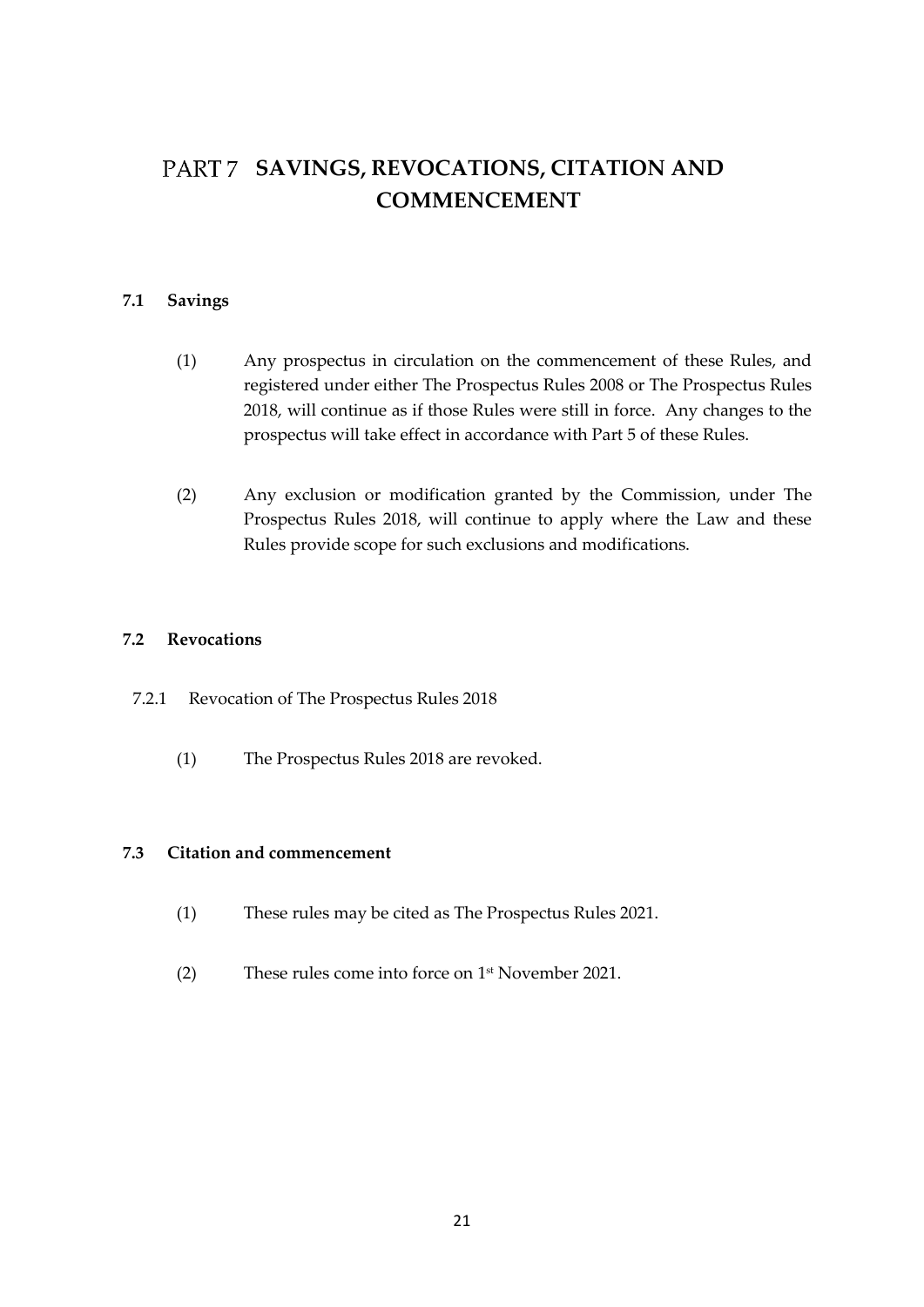### **SCHEDULE 1**

Statement to be included in all prospectuses:

"Neither the Guernsey Financial Services Commission nor the States of Guernsey take any responsibility for the financial soundness of the [company, limited partnership, or unit trust] or for the correctness of any of the statements made or opinions expressed with regard to it.

If you are in any doubt about the contents of this document you should consult your accountant, legal or professional adviser, or financial adviser.

[The directors of the company, the general partner of the limited partnership, or manager or trustee of a unit trust] have taken all reasonable care to ensure that the facts stated in this document are true and accurate in all material respects, and that there are no other facts the omission of which would make misleading any statement in the document, whether of facts or of opinion. [All the directors, general partner, manager or trustee accept responsibility accordingly.]"